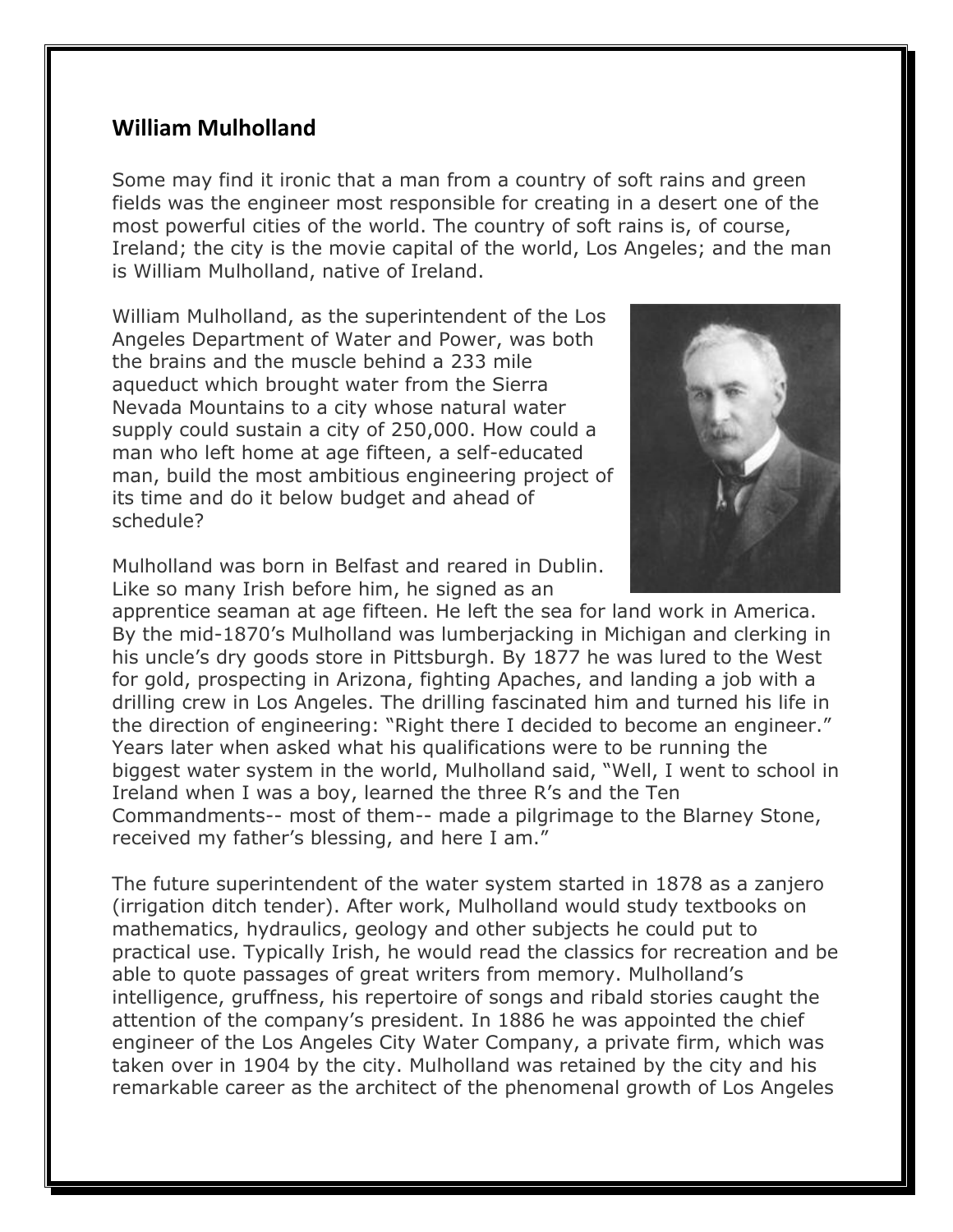was to begin. He quickly came to the conclusion that Los Angeles had to supplement its supply of water if it were to continue its growth. Influenced by the former mayor of Los Angeles, Fred Eaton, Mulholland found the water he desired for his adopted city almost 250 miles away at the Owens River which was fed by snow melt from the Sierra Nevada Mountains. The water available in the Owens River seemed limitless and, although the distance from Los Angeles was considerable, the water would always be running down hill to the low lying city.

It is the Owens River project that was fictionalized in the Jack Nicholson movie *Chinatown*. The movie is set in a different period of history but there are parallels. One character in the film, Hollis Mulwray, can be viewed as parallel to William Mulholland. The rich man played by Walter Houston can represent the wealthy Angelenos who used insider information to buy up land in the San Fernando Valley before land owners knew that water was coming to the valley. The secret dumping of water from reservoirs in the film has a parallel in the aqueduct project. In the film, water was being dumped to create an artificial drought prior to a bond issue vote. Charges of water dumping to create a drought to influence the real bond vote in 1905 were leveled against Mulholland and the city administration. Chinatown is a movie worth seeing independent of its tangential connection to the Los Angeles Aqueduct because a universal truth is portrayed: The rich and powerful take advantage of their access to information to become more rich and powerful. Many people did benefit from the aqueduct, including the owner and the publisher of the *Los Angeles Times*, Harrison Gray Otis and Harry Chandler, but Mulholland did not profit from his position: he lived in the same house with his wife and five children until he died and he never learned to drive, like Robert Moses to whom he is often compared.

Mulholland personally supervised the construction of the Los Angeles Aqueduct. The \$24.5 million bond issue approved in 1905 gave Mulholland the capital he needed to launch the project. Before the work started in 1908, land rights and other logistical matters had to be attended to, Land acquisition in the Owens River Valley was sometimes cutthroat and underhanded, a fact that would in time haunt the aqueduct. When work began, Mulholland seemed to be everywhere. He helped to solve problems; he supervised the bigger blasts; he prayed for workers trapped by underground rivers and he wept when workers died. The miracle of what an optimistic Los Angeles thought would be the end of its water problems was celebrated on November 5, 1913 when William Mulholland, an immigrant from Ireland and self-taught engineer, told the throng in the San Fernando Valley attending the opening of the aqueduct, "There it is; take it."

Take it they did and to this day Los Angeles is still thirsty. Mulholland saw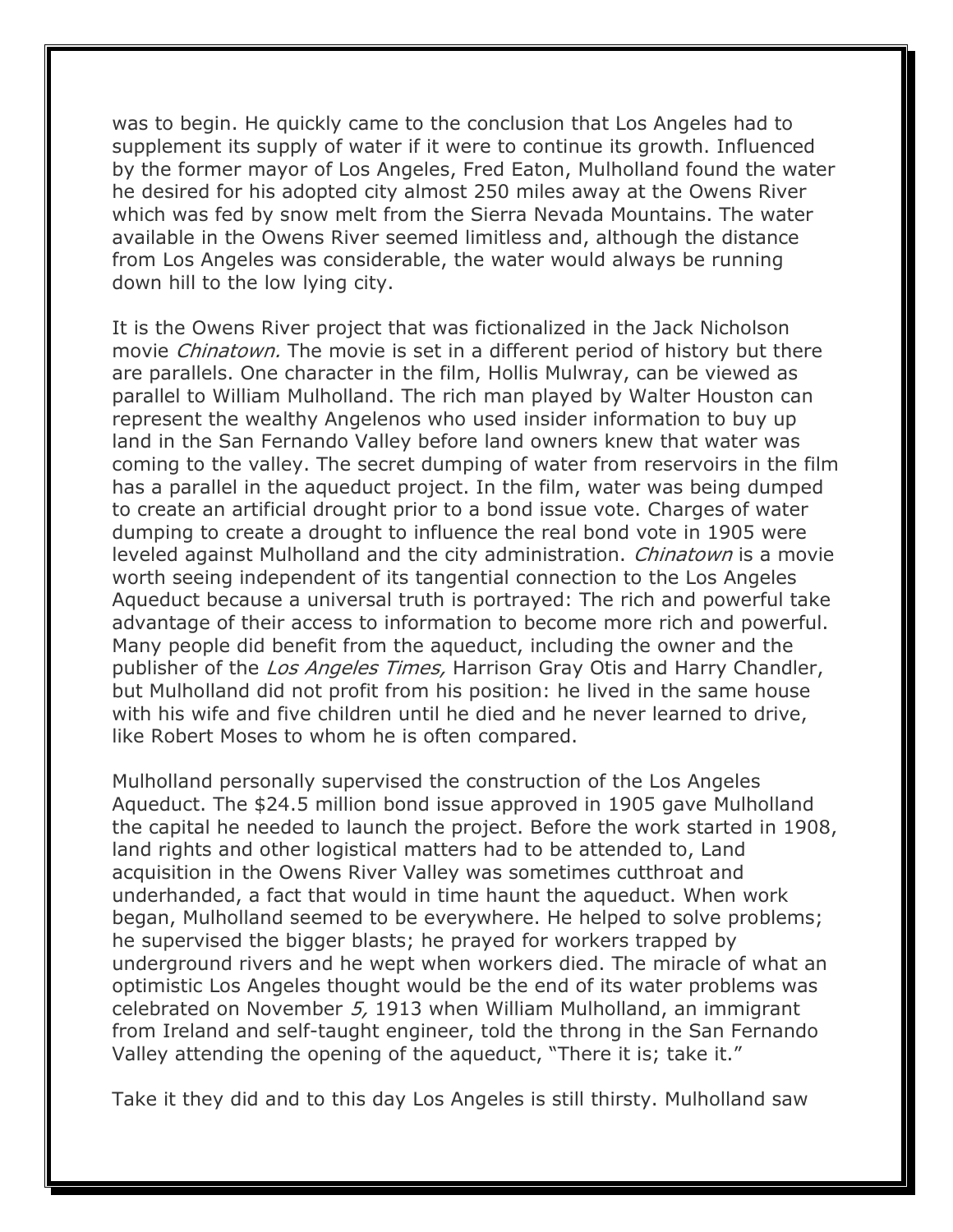that the growth of Los Angeles would require another source of water, one that would after Mulholland's death lead to the construction of the Hoover Dam to bring water from the Colorado River to the city. Unanticipated by Mulholland was the devastating effect on the Owens River Valley and the Owens Lake of the amount of water taken from its water table by the needs of the growing city for water. The once fertile valley is today nearly deserted. The lake is an environmental hazard, for when it is dry its dust is the worse polluter of particulate matter in the United States. The residents of the Owens Valley were so angry at Los Angeles' seemingly endless thirst and the effect it was having on their valley that they began a guerilla war against the aqueduct. Starting in 1924, the "Owens River War" pitted Mulholland and Los Angeles against militants from the valley who set dynamite charges to damage the aqueduct and who occupied an aqueduct gate to completely shut off the flow of water to the city. Mulholland sent police officers and rifle toting private guards in a futile effort to try to protect a 233 mile structure, but it was the bankruptcy of the Owens River Bank, bankroller of the insurgency, which ended the Owens River War... or so it seemed.

William Mulholland was a hero in Los Angeles. He was asked to run for mayor, an offer he declined by saying, "I would rather give birth to a porcupine backwards than be the mayor of Los Angeles." He was invited to speak at professional and community occasions and had a gift of language, an Irish trait: "I don't know why I ever went into this job. I guess it was the Irish in me. Nature is the squarest fighter there is and I wanted the fight. When I saw it staring me in the face I couldn't back away from it.... I didn't want to have to buckle down and admit I was afraid because I never have been-- not for a second."

Sadly, William Mulholland's career and last years were overcast by the cloud of tragedy. On March 12, 1928, one of the dams built by Mulholland as part of the aqueduct system, the St. Francis Dam, burst sending a wall of water seventy-five high racing to the Pacific Ocean. Its collapse scoured a path two miles wide and 70 miles long through Ventura County. Five hundred and eleven people were dead or missing and property valued at \$20 million was destroyed. Because the mud and debris were as deep as 70 feet, bodies from this tragedy were being found 50 years after the collapse. Mulholland wanted to believe that the dam had been dynamited, a continuation of the Owens River War, but an inquest laid the blame on Mulholland without lodging criminal charges. At the inquest, Mulholland, broken by the monumental loss of life, said, "I envy the dead."

William Mulholland retired in disgrace from the water system in 1928. The "grateful" city of Los Angeles which owed its claim as a world class city to